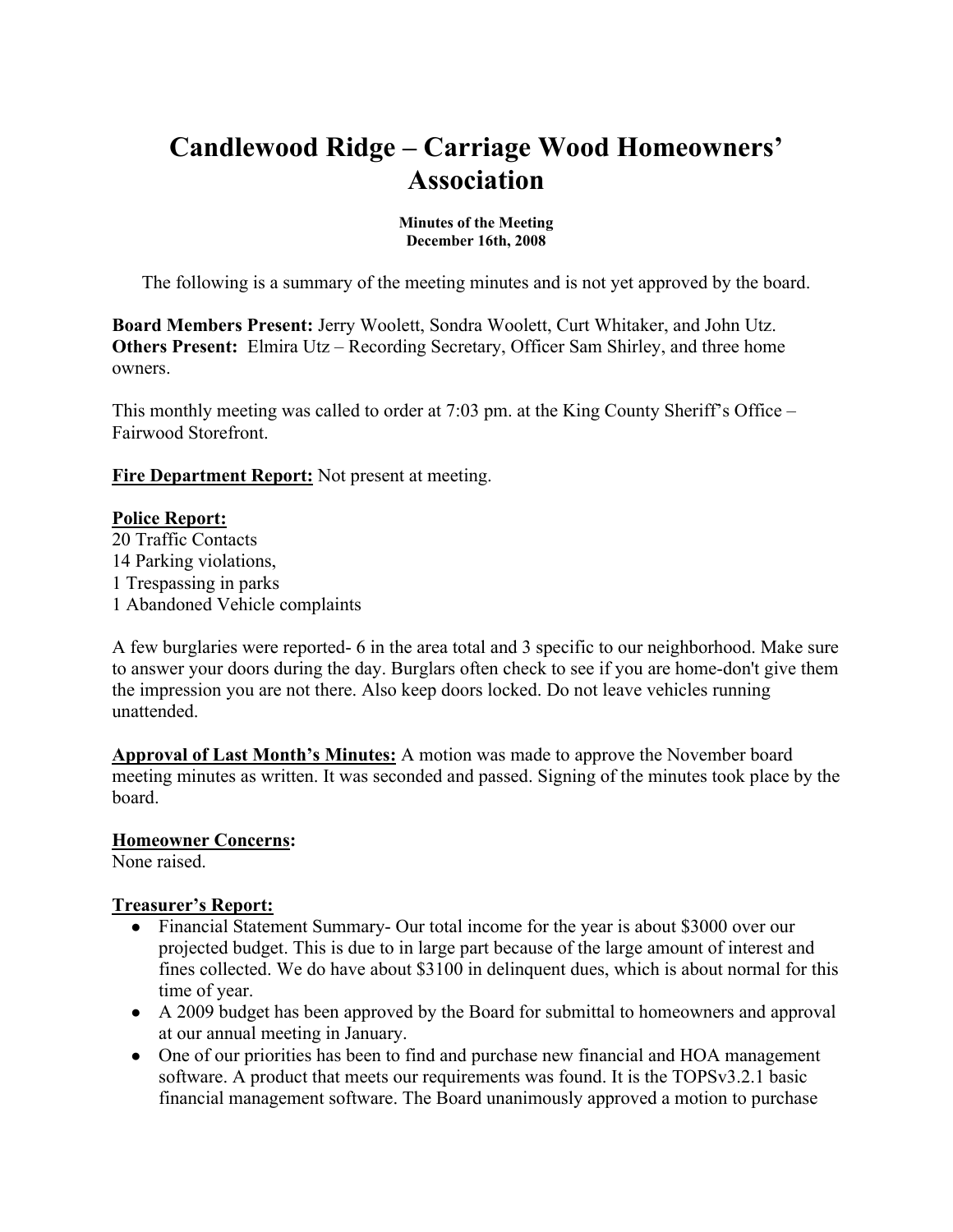this software at a cost not to exceed \$2400 and authorized one year of maintenance support at \$69.95/month. The cost of the software is to be paid from our Capital Fund. An additional amount not to exceed \$500.00 was authorized to transfer data from the old software to the new software. \$2020.00 was paid for the new software. Data input has begun. Our goal is to have the data in place in time to generate the January 2009 dues statements.

- The HOA has shifted its phone service from Qwest to a global service provider by the name of Ring Central which provides us with a virtual PBX system. The current and hopefully temporary phone number is 425-738-8611. We are attempting to port our old telephone number over this account. As before the phone will generally be unmanned but calls can be directed to the bookkeeper, complaints, ACC, President, or treasurer. The calls will be received directly by those officials of the HOA as emails with voice attachments. This should help speed up the process of responding to calls.
- 16 hours of random King County Sheriff's patrols were provided during the month of November.

### **Complaints Negotiations Report:**

- There are currently 38 open active complaints
- 8 are in the fine stage: 2 for fines that continue to accrue, 6 for fines that are unpaid but non-compliance issue is resolved
- 25 have received their 1st non-compliance letter
- 4 have received their 2nd non-compliance letter
- 1 has received the 3rd and final non-compliance letter
- 8 complaints were closed since the last meeting.
- Unscreened garbage and recycle containers is one of our most frequent non- compliance issues. A few homeowners have questioned the meaning of "screened from Public View". Our aesthetics R&R does not use the words "partially screened". Therefore the words "screened from public view" means the containers must be totally concealed or made invisible from public view. As often mentioned in our minutes, a couple of acceptable ways to accomplish this is to place the containers behind a fence or in the garage. **If you wish to build a fence you must submit the plan to the ACC for approval.**

#### **Committee Reports: Common Areas Maintenance Report:**

- Clean up of the area by CW retention pond completed.
- Vandalism continues at CR Park however not nearly as much. The same Mutt Mitt pole as last month was pushed half way over- the person doing it may have been interrupted. When the weather is better we need to add more cement to this post.
- Islands in cul-de-sac's- all work has been completed. Soos Creek has replanted three small bushes. Notice from Soos Creek Water and Sewer: do not plant anything within 5 feet of the manhole covers and there must be clear access to the cover. Also trees which will grow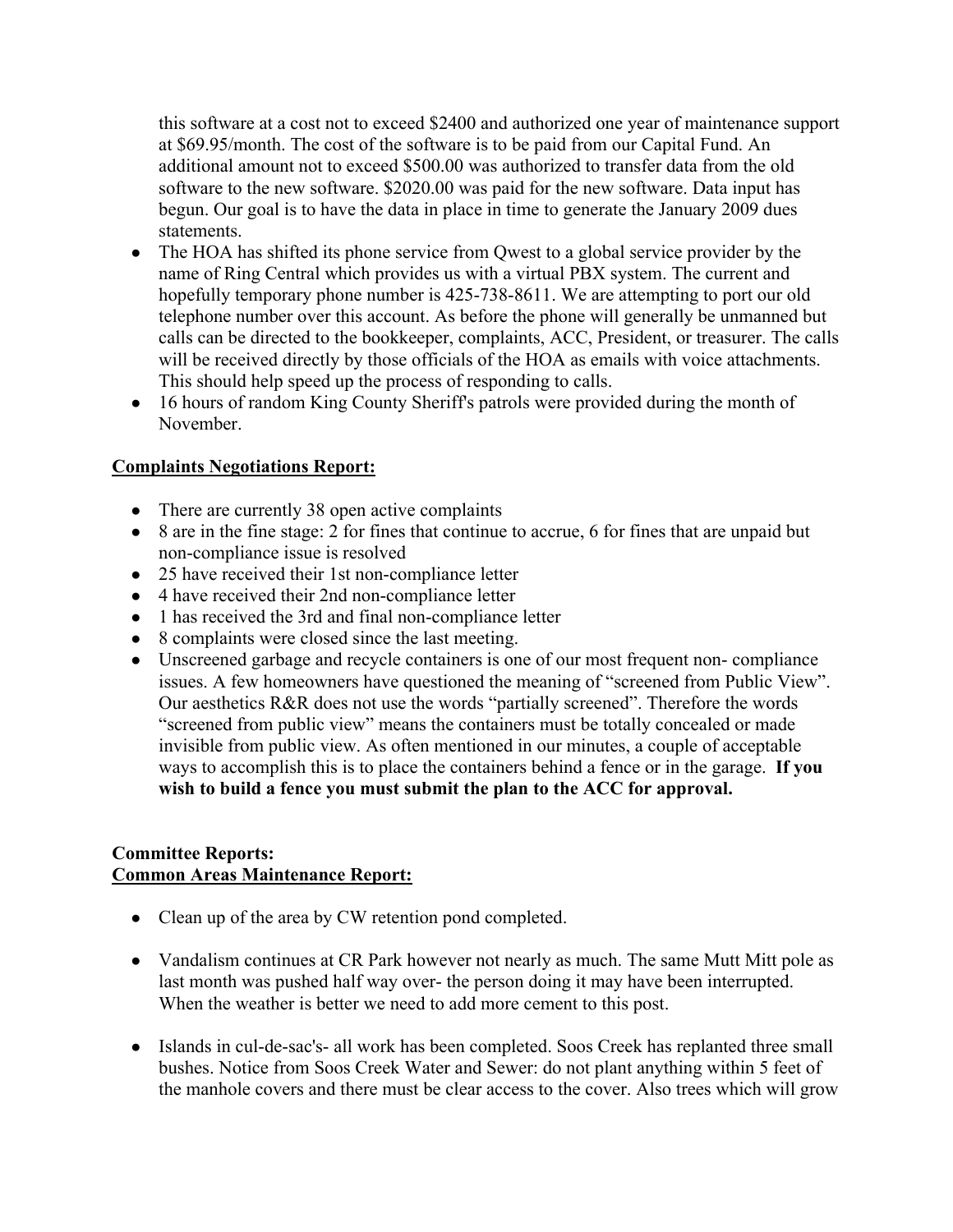over 10 feet should not be planted.

• CAM Chairperson took several large pieces of trash that were discarded in CR park to the dump.

**Reminder:** Our parks are private parks which exist for the use and enjoyment of HOA residents, their families and guests. They are not public parks. Our Park Usage Rules apply to everyone. Following are some of the rules that have been established to maximize safety and minimize liability and maintenance costs:

- Park Hours: 9:00 AM to dusk
- No Smoking, alcohol, drugs, loud music, golfing, motorized vehicles or Fireworks are allowed.
- Animals must be leashed and owners are responsible for cleaning up after their Animals.

#### **Architectural Report:**

- Four ACC requests were submitted since the last meeting. One for painting, one for window replacement and two for landscaping.
- Reminder Our CC&Rs and Rules and Regulations clearly state that exterior projects such as roofs, painting, fencing, decks, major landscaping and patios require the submission and approval of an ACC request before commencing the project. The ACC has up to 30 days to respond to an ACC request but tries to respond much sooner than that. It is recommended that if a response to an ACC request has not been received within two weeks, the homeowner should contact the ACC Chairman via email at architecture@crcwhoa.org or by leaving a voice message at (425) 738-8611 . **Please do not contact the ACC chairman OR ANY BOARD MEMBER via a home phone number.**

#### **Legal and Insurance Report:**

Communication continues with the HOA attorney regarding the complaint made by a homeowner against the Association and individual Board Members.

#### **Rental Home / Change of Address Committee**

Nothing to new to report.

**Capital Improvement Committee** – Nothing new to report-if you have any suggestions please e-mail them.

**Welcoming Committee** – If you are new to the neighborhood and would like an HOA information packet, call the HOA phone number at (425) 738-8611 and leave a voice message or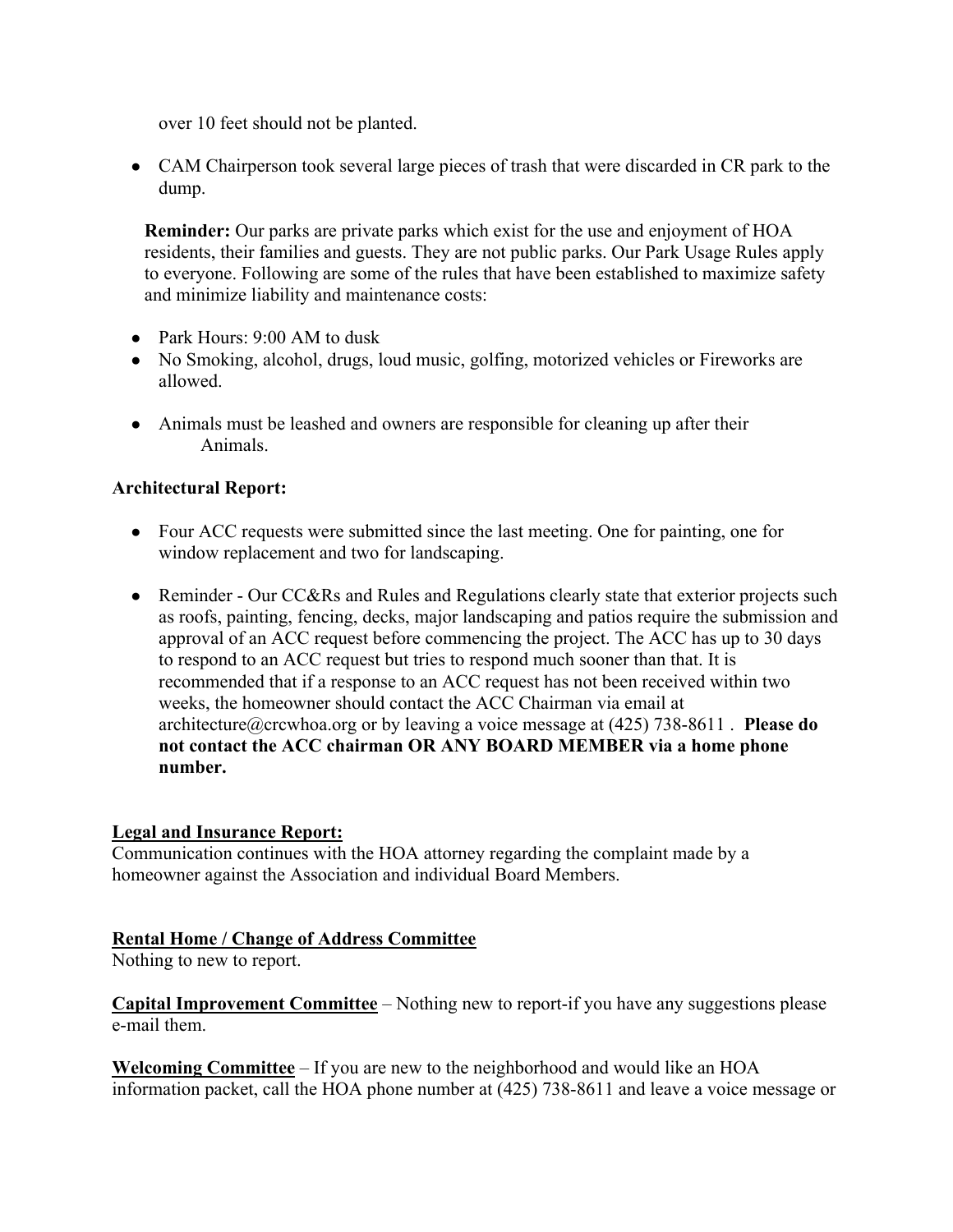send an email request to  $info@crcwhoa.org$ .

**Special Topics:** Visit our Website and contact the HOA via Email at:

Web – www.crcwhoa.org Email –  $info@crcwhoa.org$ 

#### **Old Business:**

On January 27<sup>th</sup> the HOA will be hosting the Annual Meeting in the Parlor of Fairwood Community United Methodist Church at 7:00 pm.

#### **New Business:**

- Reminder that sidewalks and easements are the responsibility of homeowners to clear. Please clear them for the safety of others.
- Motion to authorize not more than \$2000.00 for our attorneys to resolve a long term complaint issue. Seconded and approved.

A motion was made to adjourn the meeting at 7:44 pm.

#### **Next Board Meetings:**

- January 20 2009 at the King County Sheriff's Office, 7:00 pm.
- January 27 2009 annual meeting at Fairwood Community United Methodist Church 7:00 pm, in the parlor.

Monthly meetings are usually held at **7:00 pm.** at the Sheriff's Office, Albertson's Shopping Center.

All Homeowners are welcome to attend. (425) 738-8611

## **Candlewood Ridge / Carriage Wood Announcements & Reminders**

**\*ACC Requests** - The HOA CC&Rs and Rules and Regulations documents clearly state that exterior projects such as roofs, painting, fencing, decks and patios require the submission and approval of an ACC request before commencing the project. The ACC has up to 30 days to respond to an ACC request but tries to respond much sooner. It is recommended that if a response to an ACC request has not been received within two weeks, the homeowner contact the ACC Chairperson via email at architecture@crcwhoa.org or by leaving a voice message at 425-227-4227. ACC request forms can be found in the Fairwood Flyer or on the HOA website at www.crcwhoa.org. *Please do not contact the ACC Chairperson via a home phone number.*

**\*Carriage Wood and Candlewood Ridge Parks** – A policy has been established to maximum safety, minimize liability and maintenance costs, while allowing homeowners